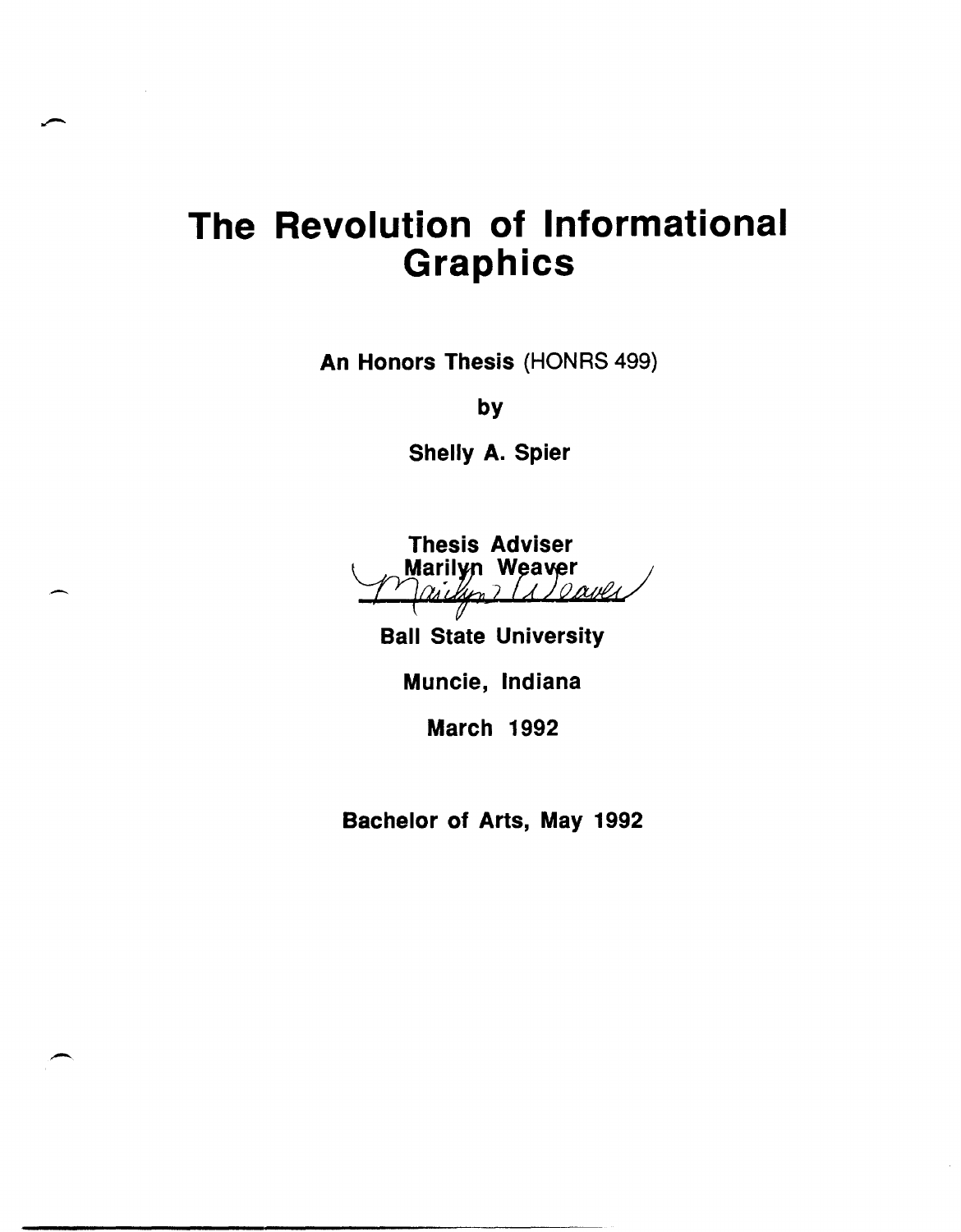

## **The Revolution of Informational Graphics**

The use of informational graphics is more than just a trend in newspapers and is therefore a topic deserving of investigation. To begin, it is necessary to provide a definition of the term informational graphics.

Peter Sullivan says that, "Information graphics exploit any combination of drawings, words and photographic image to create a visual means whereby news and feature coverage is extended in order to help the newspaper reader towards a fuller understanding of the words on the page" (Sullivan, 1987, p. 8). This simply means that informational graphics uses visually stimulating icons to give the reader clear and quick information about a newsworthy topic.

Infographs may be as simple as pie or bar charts, or as complex as a multifaceted graph which includes Original icons, text boxes and informational blocks. The graphic must tell, support or supplement a story. Their necessity in newspapers today is as simple as the fact that sometimes information transmits best visually, not verbally.

Research has dated one of the first graphics to be a map of an Egyptian gold mine which was drawn in 1320 B.C (Sullivan, 1987, p. 9). It is a fact that symbols were used long before the written alphabet. The creation of symbols by the early civilizations used much ingenuity in order to maintain and develop individual identities.

Another example cited by Sullivan of early graphics is the discovery of a family tree diagram. Research has dated this particular graph to the 9th century (p. 9).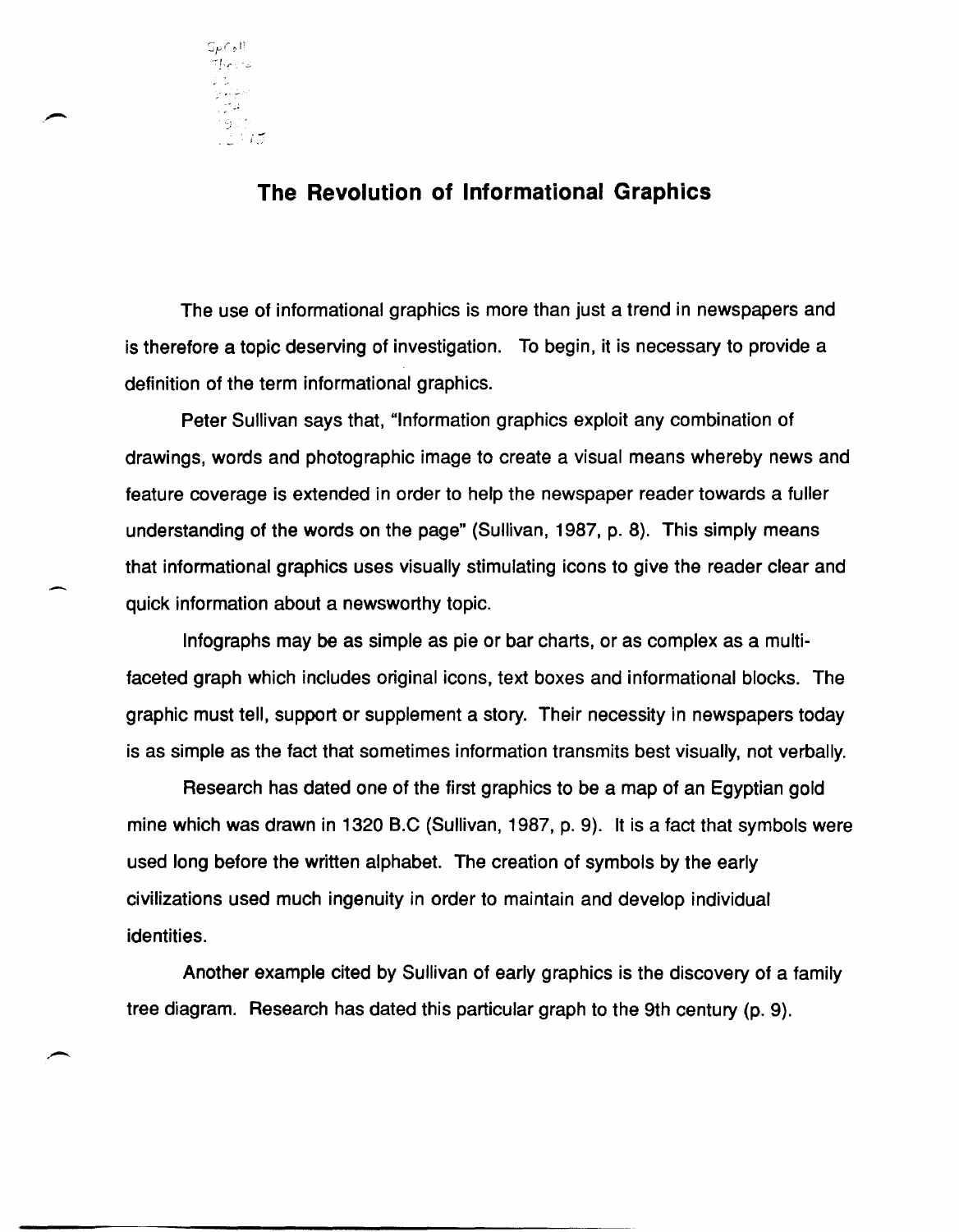"The symbolic element indicates the message; words only refine the meaning," Sullivan said in reference to the history of graphic symbols (p. 9). In the distant past many problems arose when trying to record the written word, therefore graphic symbols were developed. The written symbol was found to last longer than spoken words. It is difficult to study history before recorded symbols.

Following the introduction of printing, a dramatic growth in the quantity and quality of informational graphics is recorded. The first published statistical diagrams are found in William Playfair's The Commerce and Political Atlas of 1786. These consisted of simple bar and pie graphs. Yet, many years went by before the introduction of graphics to newspapers.

Many newspapers have only recently overcome their fear of graphics, and currently design in news is slowly becoming second nature. Still, earlier generation editors hold the perception that graphics is all flash and no substance. It can be predicted that soon these opinions will evolve.

Deciding the need of an informational graphic can be simple if the following questions are addressed: does the story give rise to a question that could be answered visually; is the story complicated; or, is there a chronology or sequence of events?

It is also necessary to ask questions during the creation of an infograph. A fine balance must be struck between conveying the main point of a story and providing more information. This balance can be found by asking what the main point is that the graph will communicate, what is the best way of visually conveying that information, can it be done with the resources available and if it can it be completed in a reasonable amount of time.

Of course, the goal of an informational graphic is to make facts easy to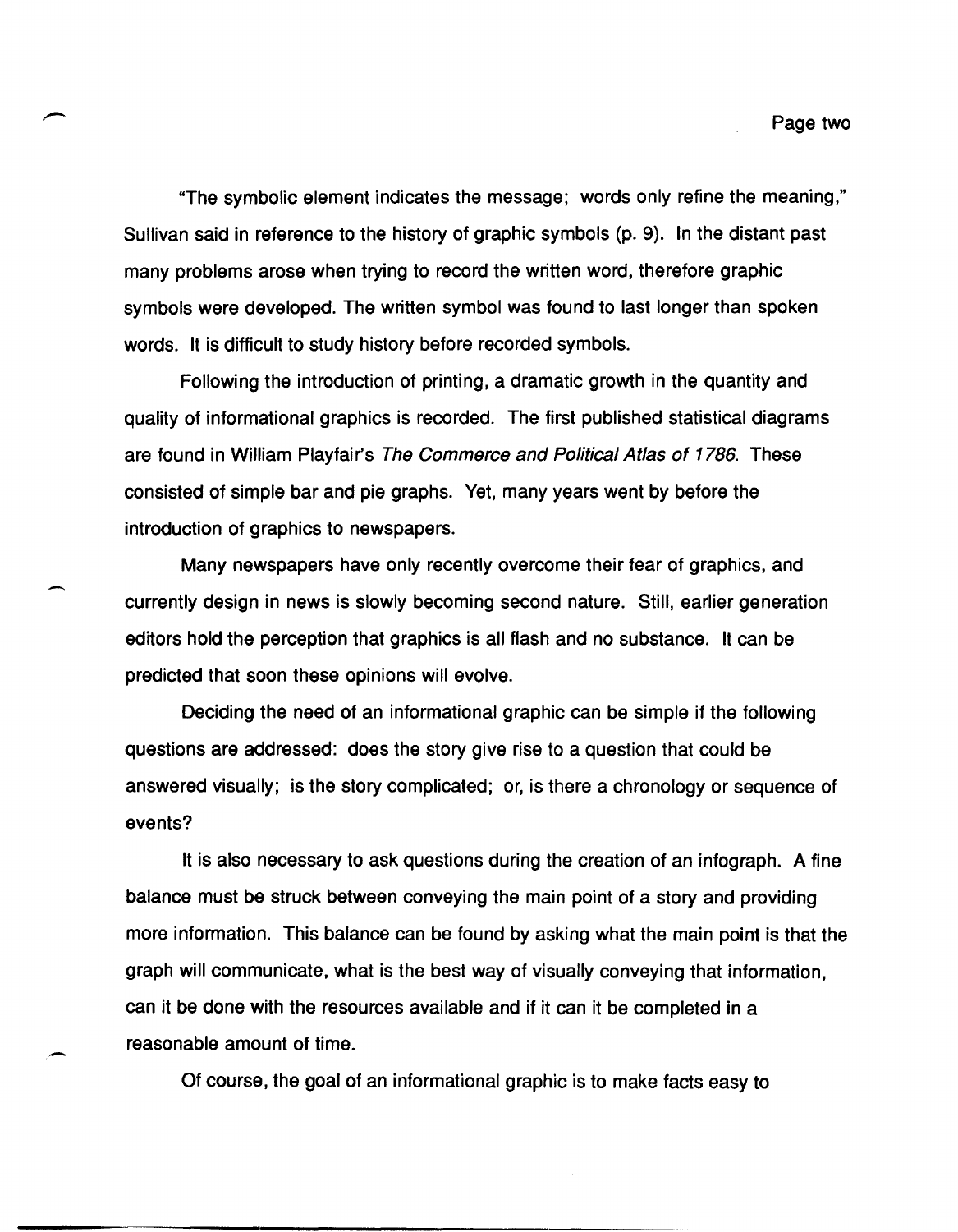read and understand, but the creation of these illustrations can be a complex task.

The graphics process can be broken into five steps: 1) gather information from reliable sources; 2) write and draw the graphic as you would write a story; 3) edit; 4) edit again in the graphics department; and 5) keep in touch with the artist as the graphic evolves.

Informational graphics is not art, but journalism. Data should not be distorted to make a pretty picture. Journalistic graphics show facts in a way that words or pictures could not do alone. Editors are beginning to agree that, "One part content and one part design can truly add up to three in journalistic communication" (Fitzgerald, 1984, p.14).

A very important part of the graphic is the sidebar. The sidebar is usually specially packaged and accompanies a bigger story. It should be an entertaining alternative which adds extra reader appeal to any story (Harrower, 1991, p. 147). Types of sidebars include lists, quizzes, quotes, fact boxes or glossaries.

-

As stated earlier, there are many different kinds of graphics. The three most simple graphics are line, bar and pie charts. Line charts measure changing quantities over a period of time. Bar charts are used to compare two or more items by sizing them as columns drawn side by side. Pie charts compare the parts which constitute a whole. These graphics can be very simple, or may be combined and altered to be complex.

Many resources provide tips for building better infographics. Some of their hints include making a sketch before using a computer, including the basic elements of headline and source, developing a personal artistic style,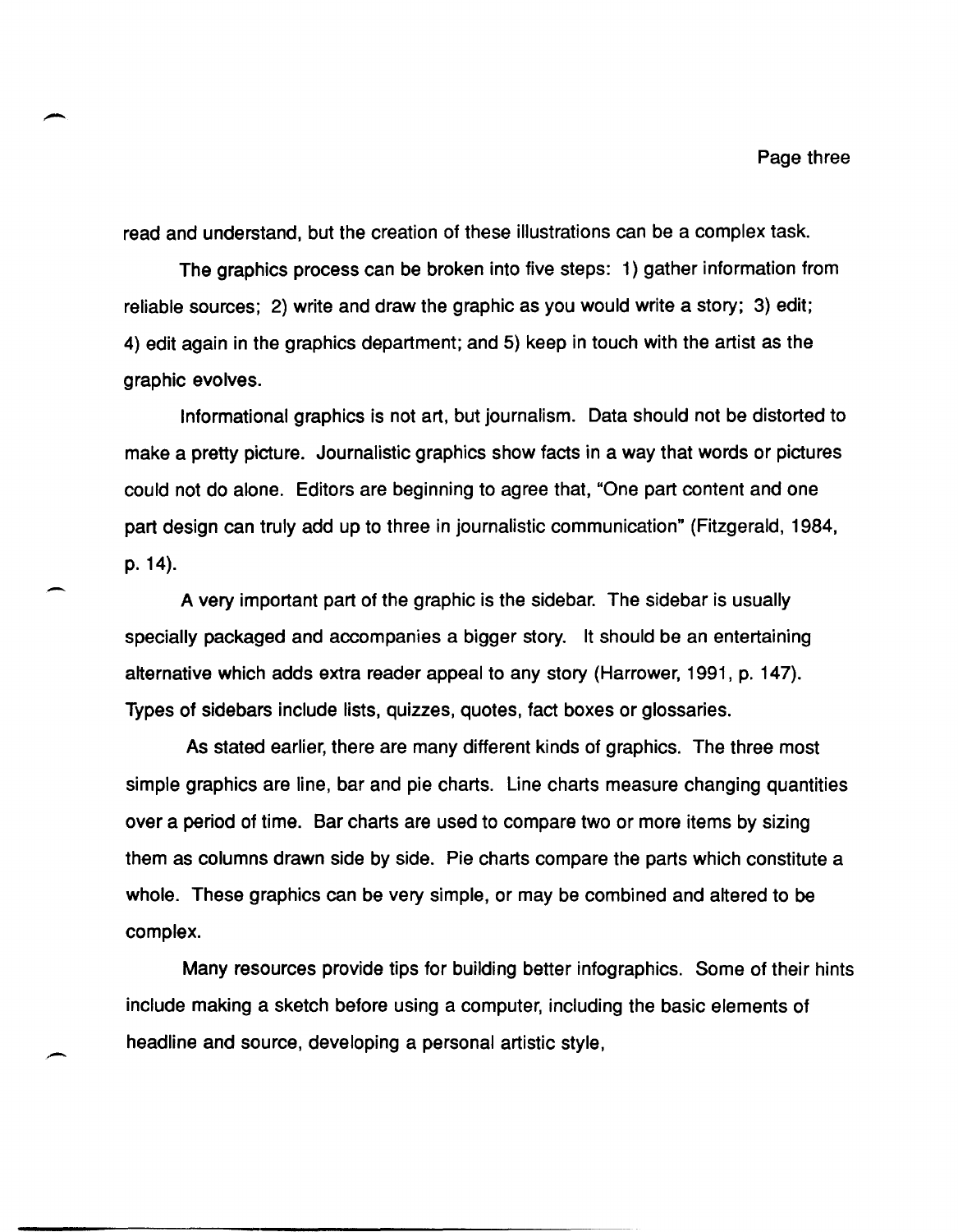not cluttering editoral information with art, labeling each element carefully and clearly and being cautious when adding color to a graphic so that it doesn't overpower the message.

Graphic designers are becoming more expressive in news values and judgment and are no longer considered to be extras and dispensable. Their goal is to make pictures tell a story. Graphics people need to be understood as news people, because their productions are factual and not just art.

Cute graphics, like cute writing, have no place in today's newspaper. Graphics should have a beginning, middle and an end.

Also, many small newspapers still rely on Clip art to decorate their pages. Excessive clip art use makes the appearance of a publication very unprofessional.

 $\overline{\phantom{0}}$ 

Currently, the most adopted technique of informational graphics is the color weather map. Even if the paper does not use color, the weather map has become an essential element.

"These are the glory days of informational graphics and there is no end in sight," said Howard J. Finberg, assistant managing editor of the Arizona Republic, in summing up the role of informational graphics in newspaper's today (Garneau, 1989, p.44).

A survey of the American Society of Newspaper Editors concluded that graphics will play a bigger role by the year 2000, regardless of newspaper size (Garneau, 1989, p.44).

J. Ford Huffman said that, "Any newspaper has one purpose: to make the paper easier to read. Newspapers are a visual medium: graphic design in journalism is not decoration, it is a way to tell a story" (Sullivan, 1987, p. 97). If graphic design and informational graphics are tools which make the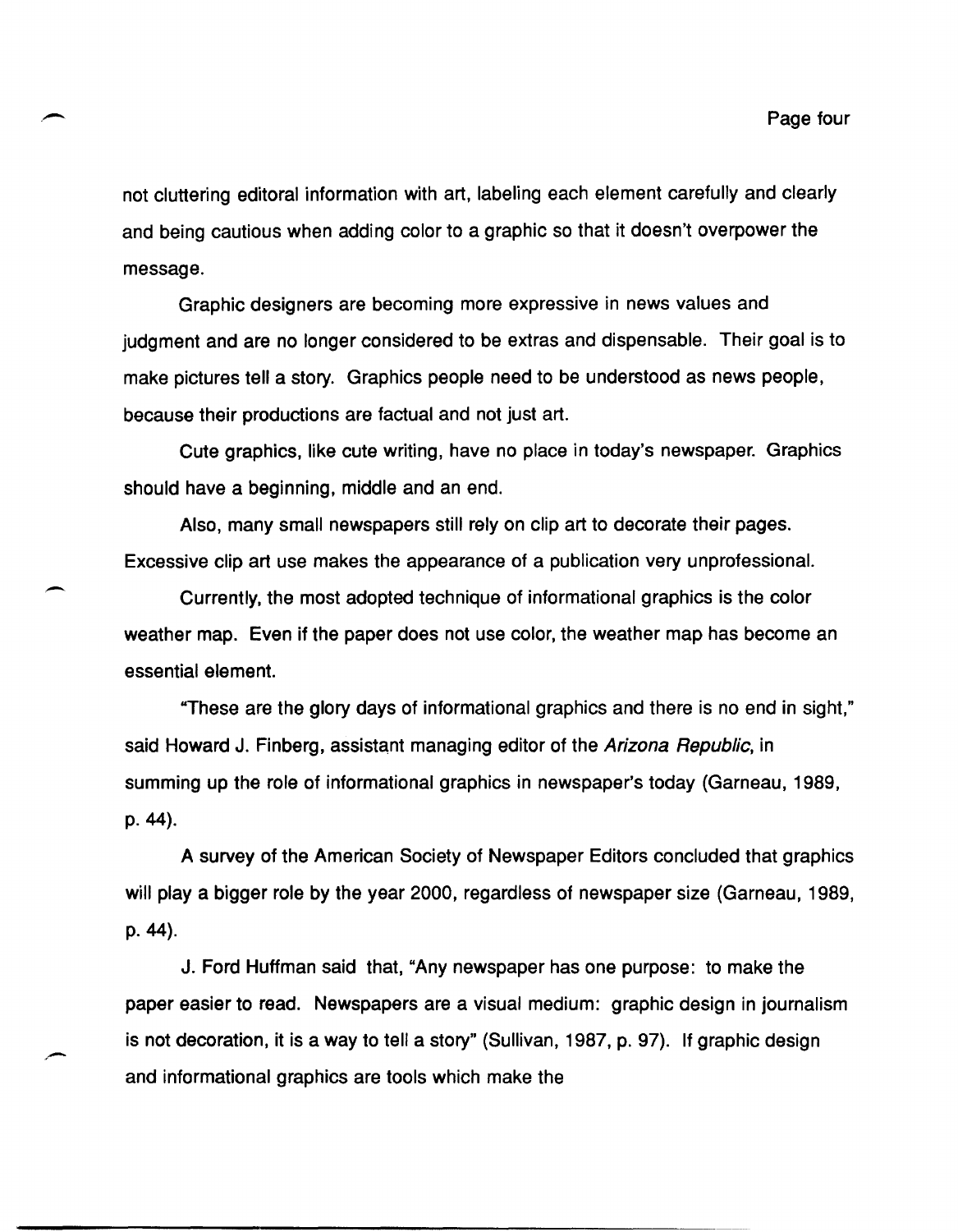newspaper more readable, then it is inevitable that graphics will be more frequently used in the future.

.-

-

As stated by John Sherlock, graphics editor of USA Today, "It is necessary to 'think' graphics because they are important now and are getting more important as the news hole shrinks."

The advent of the computer age is also believed to be increasing the use of graphics. A personal PC computer with graphic software is currently the most often used and the most powerful tool (Sullivan, 1987, p. 99).

The most common computer in newsroom art departments is the Macintosh, produced by Apple Computer (Harrower, 1991, p. 145). Other systems, such as the IBM are also popular choices. Computer graphic technology is constantly changing and improving, and it is important to a publication not to be left behind.

Informational graphics has produced a new breed of visual journalists (Garneau, 1988, p. 44). But, according to Finberg, ''To achieve the quality of informational graphics that we strive for and that readers deserve, all journalists need to break through the barriers that separate visuals and words and look at the presentation of information as the ultimate goal of any newspaper (Garneau, 1988, p. 44). Many editors seem to be in agreement with this statement.

Editors have begun to recognize infographics as a new way of attracting and keeping readers, which is the purpose of a newspaper. Graphics can relieve the burden of information from reporter's copy and make the whole package more palatable to the reader. Increased readership is directly related to increased revenues for the paper.

Graphics are not just a fad, but then again graphics are not the answer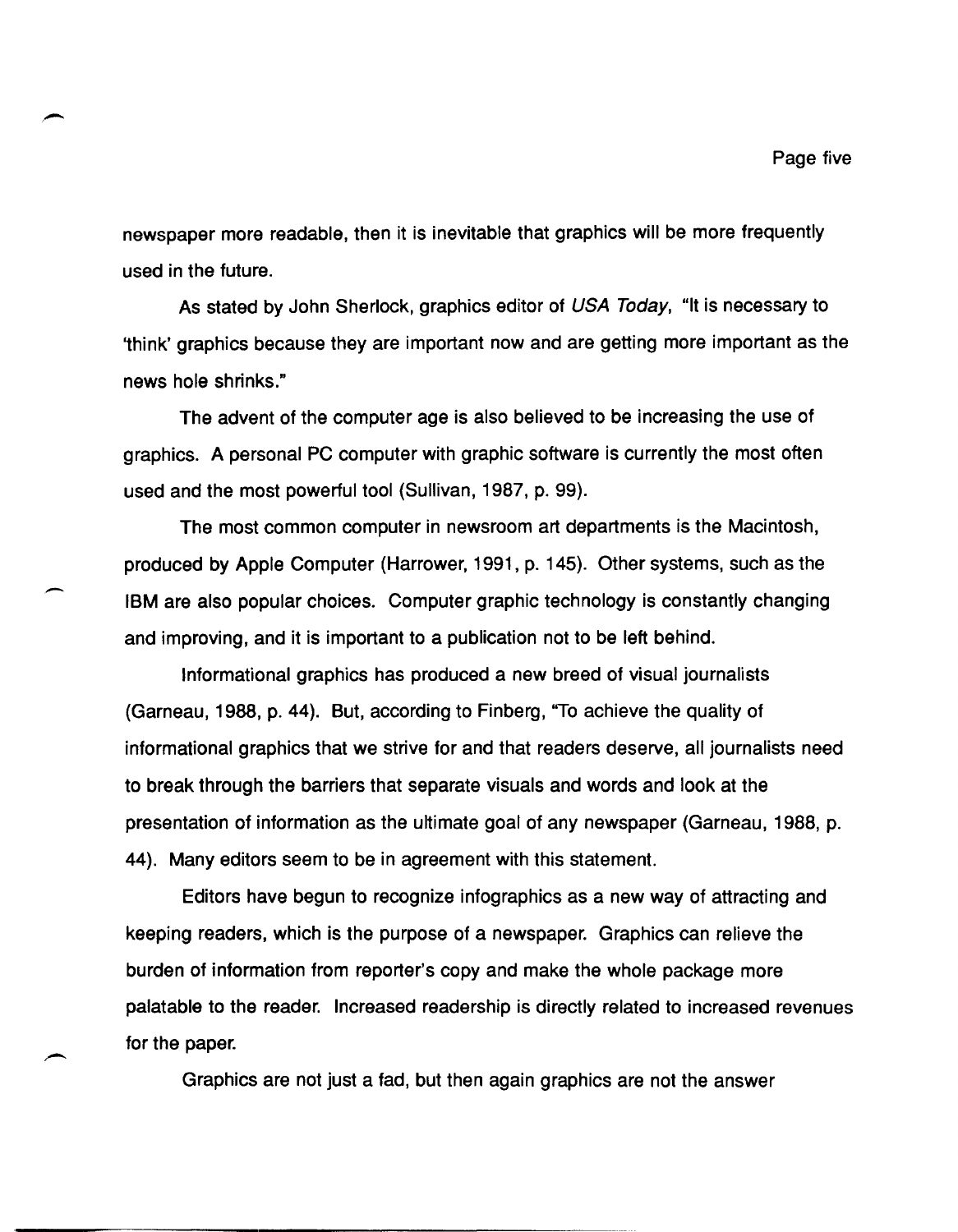to all design problems. Some believe there is a dangerous trend in the uniformity of design (Fitzgerald, 1984, p. 14). Not all newspapers should try to become clones of USA Today.

-

Total integration of reporters and designers is years away. Reporters need to understand how important graphics are to their story and designers need to understand how important headlines are to design (Garneau, 1989, p. 14). Graphic designers are journalists.

Also, the globalization of communications and publishing will increase the use of informational graphics. Representative icons are easier to comprehend than foreign words. We are becoming a global society, and communications will begin to value the use of any tools which may bridge its gaps.

The revolution of infographics in newspapers is still growing, and will continue to grow. The development of desktop publishing, personal computers, global communications and the desire for increased readership of newspapers are only a few of the factors which will aid in their destined advancement.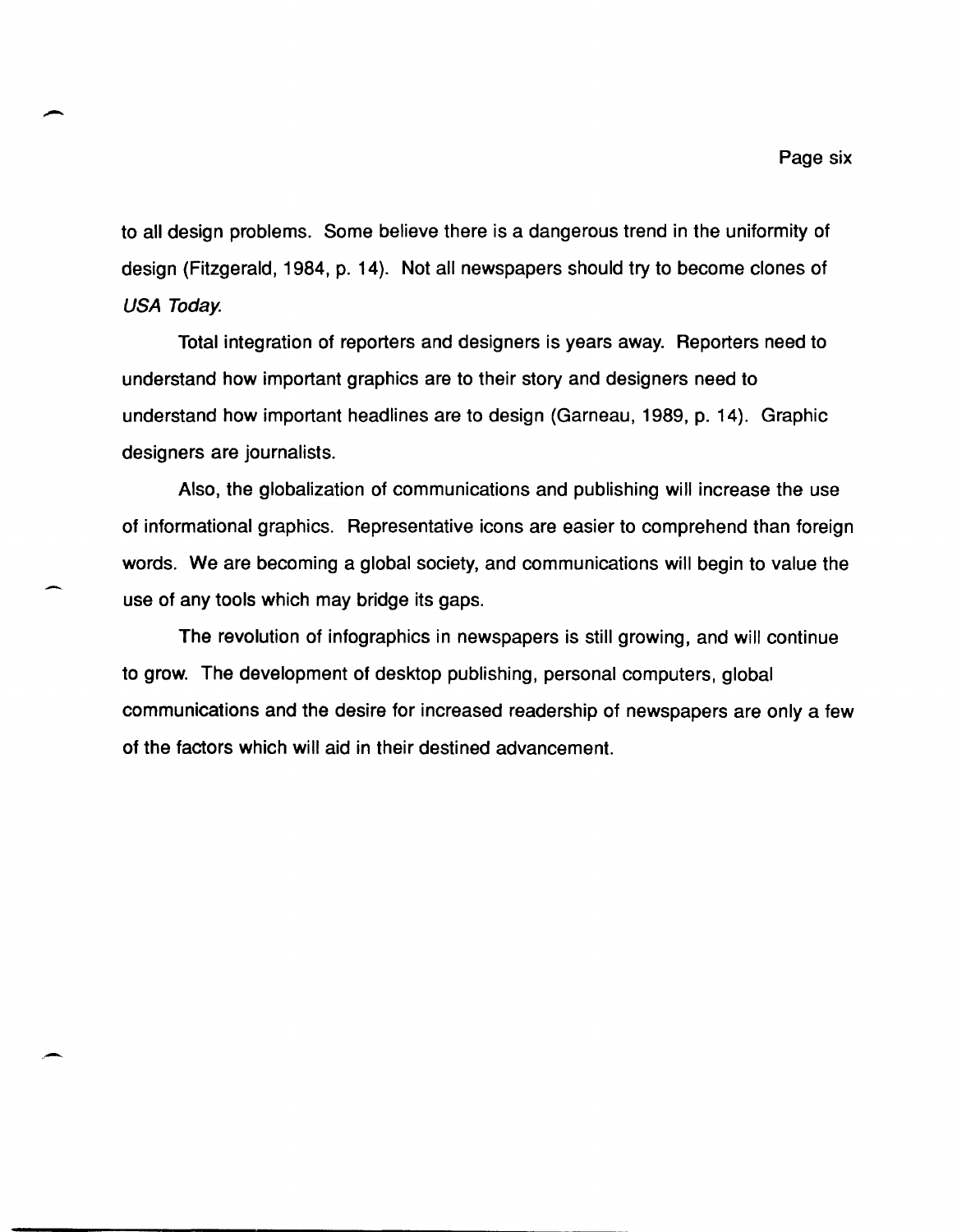#### **Works Cited**

Fitzgerald, Mark. "The Perception of Graphics." Editor & Publisher, Nov. 3, 1984.

-

 $\overline{\phantom{0}}$ 

 $\overline{\phantom{0}}$ 

Fruitrich, Chris. Deadline Mac. Society of Newspaper Design. Vol. 4, No.6. December 1989.

Garneau, George. "Combating Visual Illiteracy." Editor & Publisher, Dec. 2, 1989.

Garneau, George. "Infographics: Editors believe the use of news graphics will continue to grow." Editor & Publisher, Oct. 22, 1988.

Harrower, Tim. The Newspaper Designers Handbook. Wm. C. Brown Publishers, 1991.

Hundertmark, Jane. "Picturing the News." Publish, April 1991.

Sullivan, Peter. Newspaper Graphics. IFRA Publications, 1987.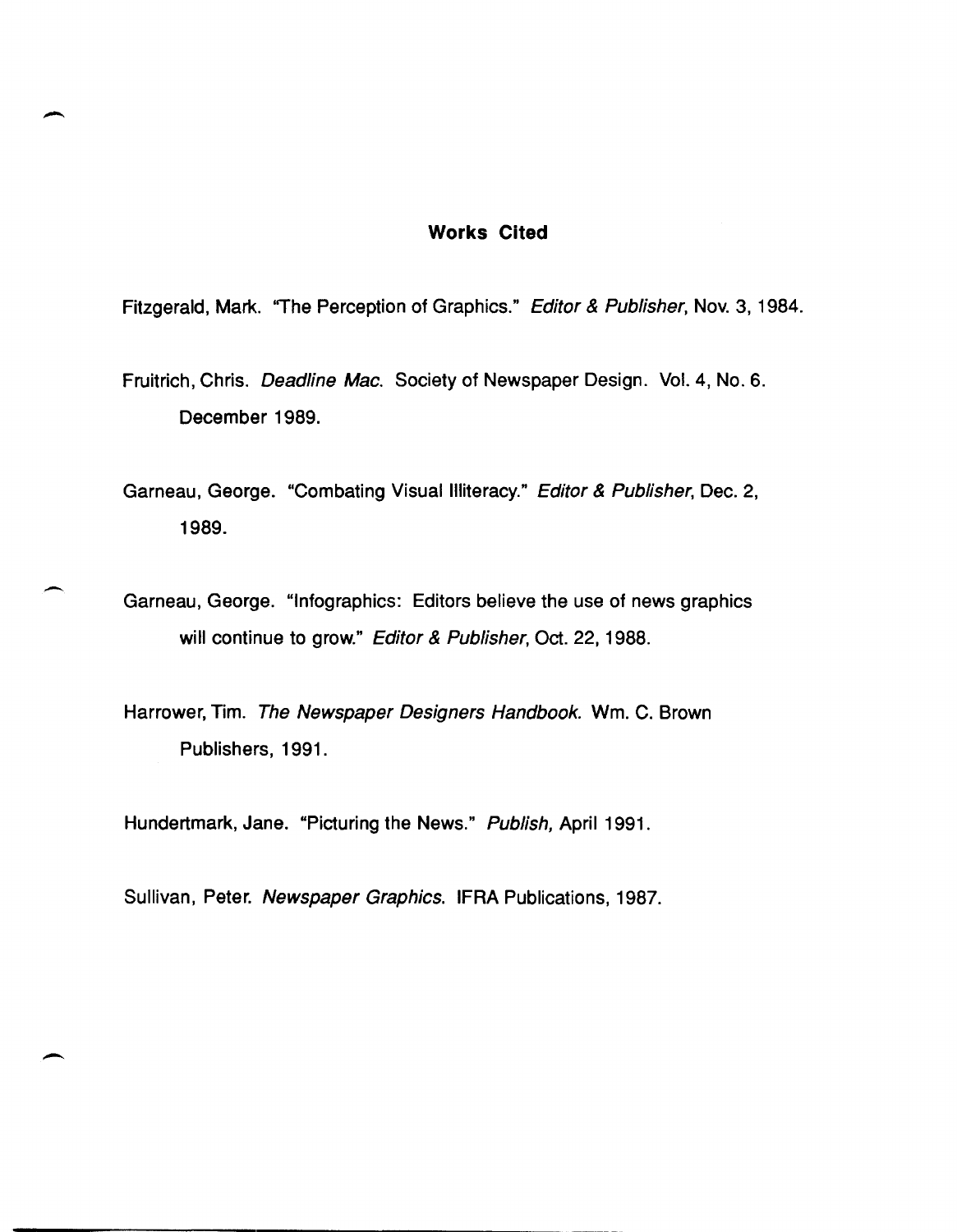### **Methodology**

-

-

My studies in the Honors College have been both challenging and fulfilling, and the thesis project was an excellent conclusion. The opportunity to research a topic of personal interest was welcomed during my senior year.

I chose to research the topic of informational graphics for several reasons. Being a journalism student it is necessary to be aware of new innovations and developing styles. Also, I did not have an opportunity to study this topic as extensively in required courses as I would have liked to. Graphics themselves are not a revolution, but their news value in publications has only recently become realized.

I began the project by choosing to develop my own informational graphic; thereby, not only learning the process through research, but also through practical experience. I decided to design a graphic about some of the construction projects on the campus because they are visible to the public, yet not much information is actually known. I chose to use a data map to give numbers and statistics in an organized and easy to understand manner.

I contacted several offices and people before I finally found someone who would give me access to the records necessary to develop my graphic. The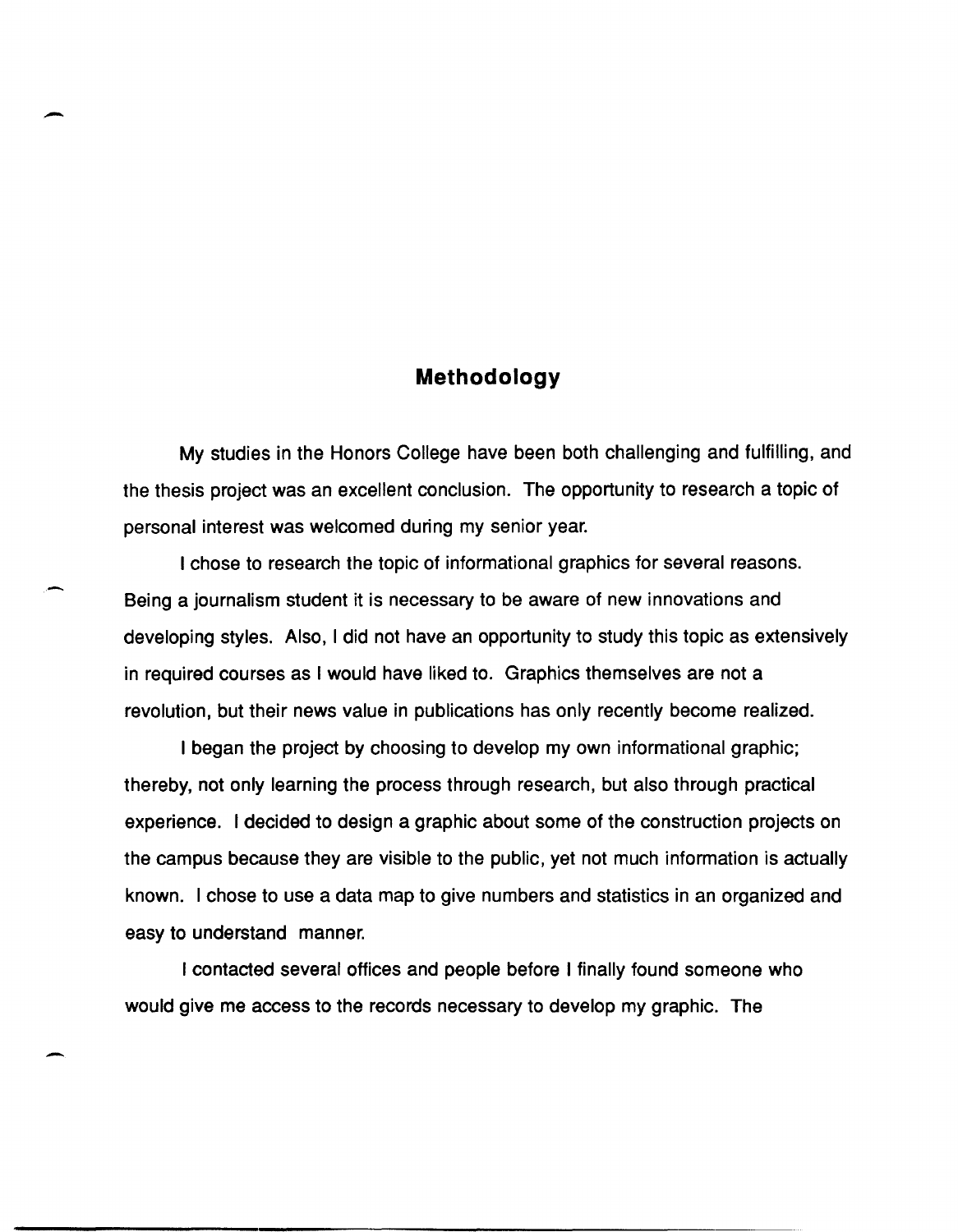information I found during that search was not very detailed, but enabled me to focus on a few of the major projects.

-

-

Next, I had to re-teach myself the MacDraw software program on the Macintosh computer system, with the aid of my adviser. After completion of the informational graphic, I now feel very proficient with the program.

The graph I produced is the result of much hard work. I learned how important every detail of the graph can be. For example, all text boxes should be the same size, including the opening of the arrows into the box.

During this time, I was also doing library research on the topic. Information was difficult to find, as informational graphics in newspapers is a recent trend. My adviser provided me with many valuable sources not found in Bracken Library.

My research paper is a concise summation of much of the information currently available on the topic. It provides the reader with a broad overview of informational graphics.

I feel that my graphic is a clear summation of a few of the highly visible construction projects on the Ball State campus. All unnecessary graphic elements and clutter were eliminated, and the informational graphic's message is clear.

Completing this project has taught me of the history of graphics, importance of informational graphics to today's newspapers and the proper steps for the development of infographs. The project was both a challenge and an enjoyment to complete.